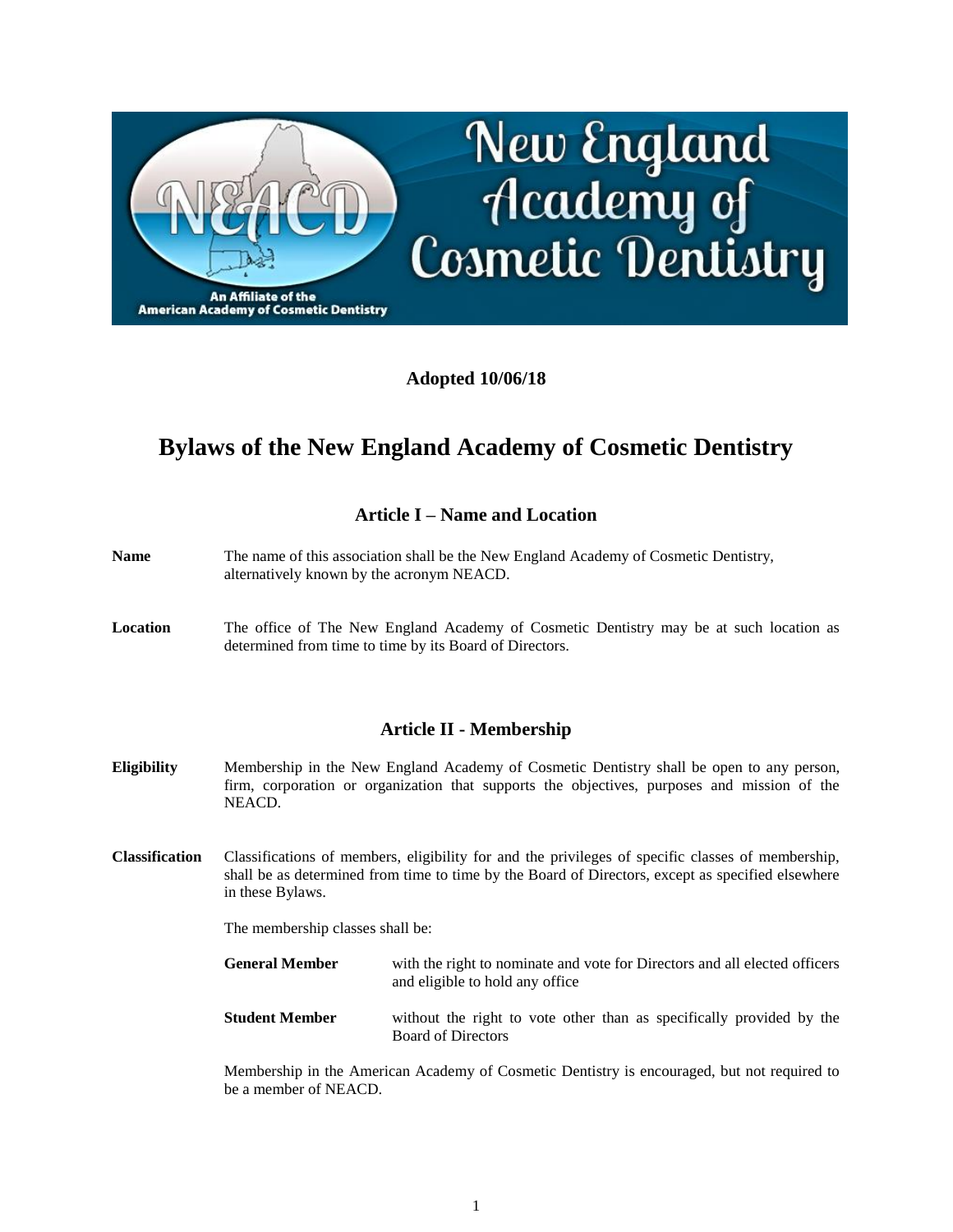#### **Article III – Business Meetings**

| <b>Biannual</b> | The biannual meeting of the Members of The New England Academy of Cosmetic Dentistry shall<br>be held at such place and on such dates as may be determined by the Board of Directors.                                                                                                                                                                                                             |  |
|-----------------|---------------------------------------------------------------------------------------------------------------------------------------------------------------------------------------------------------------------------------------------------------------------------------------------------------------------------------------------------------------------------------------------------|--|
| <b>Special</b>  | Special meetings of the members may be called by the President or by resolution of a majority of<br>the Board of Directors or may be called upon petition of ten percent (10%) of the members in<br>good standing as of the date of filing the petition. Such petition shall be filed with the Secretary.                                                                                         |  |
| <b>Notice</b>   | Notice of the time and place of meetings of the Members or any adjournment thereof, shall be sent<br>to all Members via mail or other agreed upon method not less than thirty (30) days prior to the<br>date thereof.                                                                                                                                                                             |  |
| Quorum          | A quorum shall consist of ten percent (10%) of the members in good standing registered as<br>attending any officially called business meeting.                                                                                                                                                                                                                                                    |  |
| <b>Voting</b>   | All motions shall be adopted by majority of the legal votes cast by members in good standing,<br>who are registered and present at any officially called business meeting of the New England<br>Academy of Cosmetic Dentistry or any sub-unit of the NEACD, unless in conflict with a provision<br>of these Bylaws, in which event the Bylaws shall apply. The leadership shall be elected at the |  |

#### **Article IV – Board of Directors**

biannual meeting as determined by the Board of Directors.

**Composition** The power of the organization shall be vested in its Board of Directors (up to 11). They will consist of the three (3) or four (4) active officers and up to seven (7) Directors at Large.

| <b>President</b> |                                                                      |
|------------------|----------------------------------------------------------------------|
|                  | President-elect (the offices of President-elect and Treasurer may be |
| <b>Treasurer</b> | combined at the discretion of the Board of Directors)                |
| <b>Secretary</b> |                                                                      |
|                  | Directors at Large (up to 7)                                         |

**Election** Directors shall be elected at-large by all members in good standing and have the right to vote

**Term** Directors shall serve for a term of two (2) years and may run for re-election. The Board may select members to fill an open Board position until their successors have been elected and assume office. The President shall serve for two (2) years. The President-elect also serves for two years and then assumes the office of the President, serving the 2 year term of this office. Elections will be held biennially.

#### **Authority &** The Board of Directors may retain and compensate consultants as it deems necessary to carry out **Responsibility** the functions of the NEACD. The Board of Directors shall:

- Have supervision, direction and control of the affairs of the NEACD
- Determine its policies and be accountable for the NEACD assets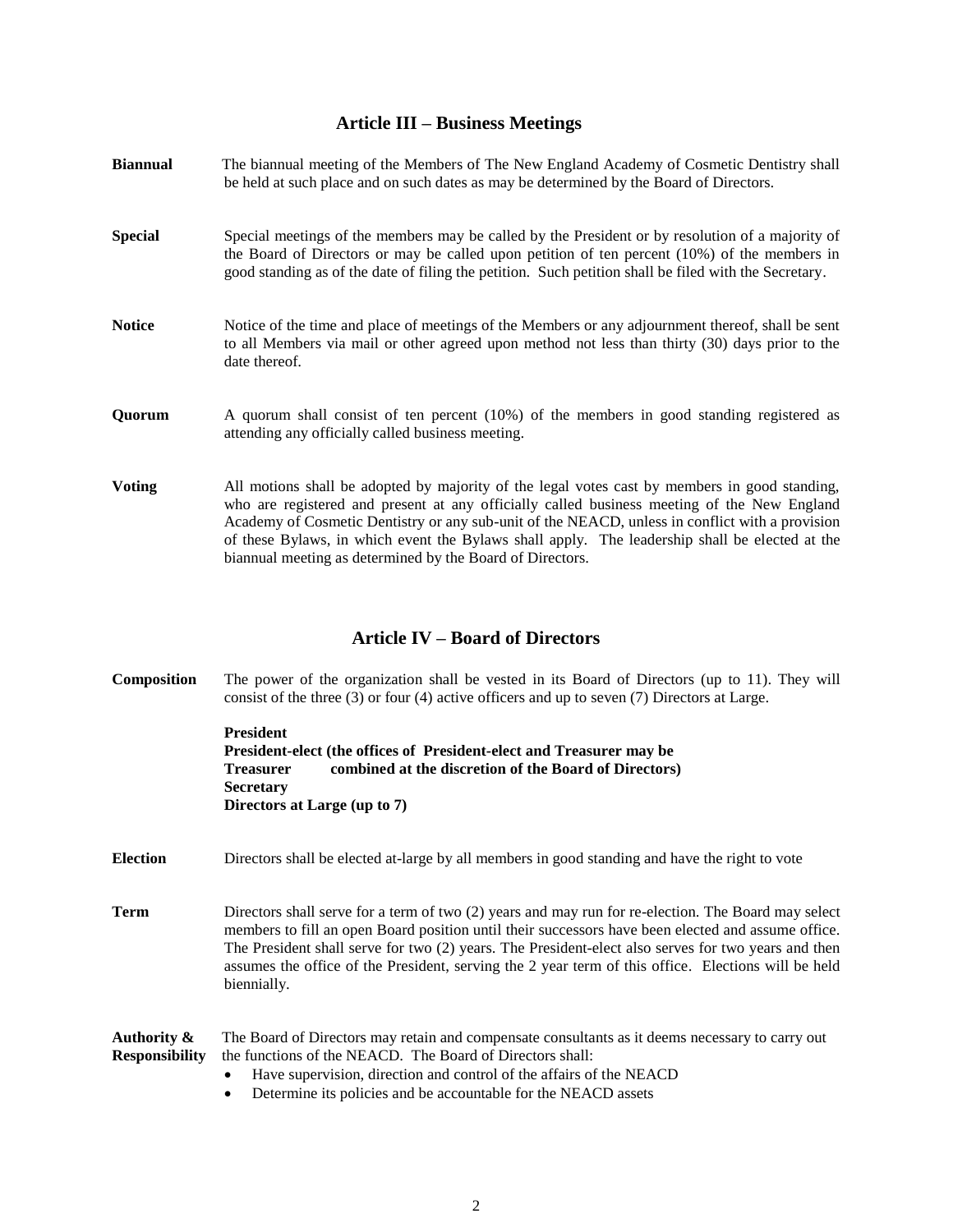- Have authority to contact on behalf of the NEACD
- Adopt such rules, policies and procedures for the conduct of the business of NEACD as it shall deem advisable
- Have authority to establish and oversee committees, task forces, commissions and other ad hoc work groups
- Have authority to indemnify Directors, officers, employees and agents in accordance with law

The Board of Directors shall have and exercise all other powers necessary or convenient to affect any or all of the purposes for which the NEACD is formed. The Board of Directors may delegate any of its authority and responsibility unless specifically prohibited by these Bylaws or by law.

- **Adoption of** Policies and procedures for the conduct of the business of the NEACD shall be adopted by a **Policies** majority vote of the Directors. All policies shall be in conformance with the Bylaws and Mission Statement of the NEACD and shall be consistent and compatible with the rules and policies of the American Academy of Cosmetic Dentistry. Policies shall remain in effect until modified or rescinded by the Board.
- **Removal** An elected Director may be removed from office for cause by majority vote of the Members voting on the issue.

**Standing** The Board shall have the following standing committees: **Committees**

> **Executive Committee** consisting of the President, President-elect, Treasurer and Secretary. Pursuant only to delegation of authority by the Board of Directors, the Executive Committee may act for the Board in managing the day-to-day operations of the NEACD, in accordance with the policies established by the Board of Directors. All actions undertaken by the Executive Committee shall be reported to the full Board of Directors no later than at the next scheduled Board meeting. Any two (2) members of the Executive Committee shall constitute a quorum. The President shall call such meetings of the Executive Committee as the business of the NEACD may require. A meeting may be called at any time on the request of any two (2) members of the Executive Committee.

> **Budget and Finance Committee** has the responsibility for submitting an annual budget to the Board of Directors and has general oversight of the financial affairs, including investments of any reserve funds. The Committee shall have at least three (3) members consisting of the Secretary, Treasurer, a Director at large and the President-Elect, who shall chair the Committee.

> **Nominating Committee** shall be the entire Board of Directors. This Committee shall have the responsibility of presenting a slate of one (1) nominee for each elective position to the membership for election. The chair will be elected by the Committee from its members.

> **Continuing Education Committee** shall be responsible for maintaining compliance and accreditation with the Academy of General Dentistry and/or any other national organization deemed credible by the Board of Directors, for issuing CE certificates, and have overall responsibility for reporting of continuing education activities. It shall consist of the President, President-Elect and at least one other Director at Large and will elect its own chair as needed.

> Except as provided above, the President shall appoint the chair of all committees and ad hoc work groups subject to the approval of the Executive Committee.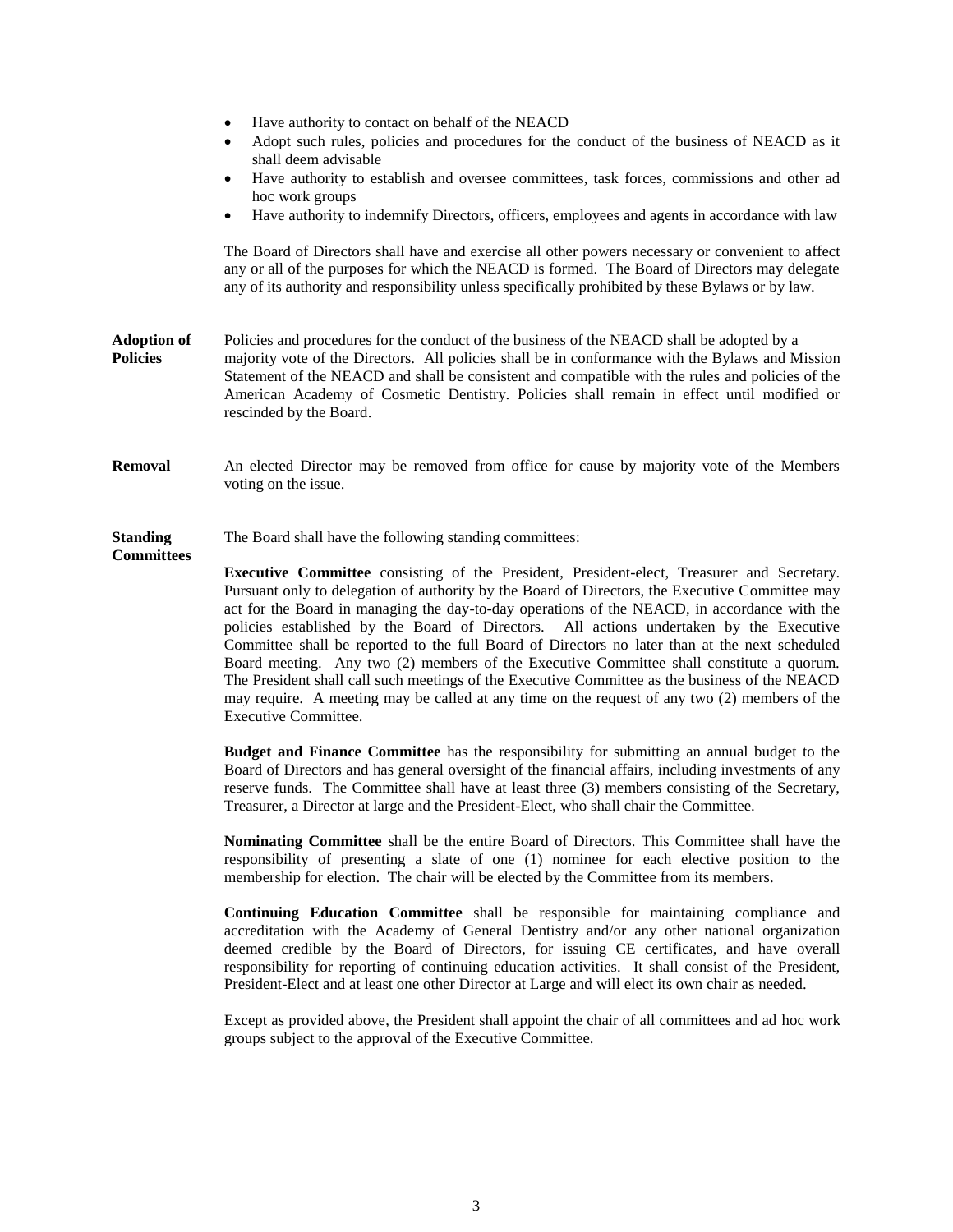## **Article V –Governance Meetings, Quorums and Standards of Conduct**

**Regular** The Board of Directors shall each hold meetings at such time and place as shall be designated by **Meetings** the President. Attendance may be in person or by telephone or other electronic means, provided that all persons participating in the meeting can communicate with each other in real time. **Special** Special meetings may, from time to time, be necessary to consider some business of **Meetings** urgent nature, which cannot be delayed until the next regularly scheduled meeting. Special meetings of Directors may be held on twenty-four (24) hour notice at the call of the President, or in the absence or incapacity of the President, the President-elect, or at the call of the majority of the members of the Board of Directors, or any three (3) members, with at least one (1) who is a director and one (1) being an officer. Every reasonable effort will be made to notify all members of the respective Board as to the date, place and time of special meetings as early as possible after the decision to call such meeting. **Notice** Except as provided for Special Meetings, notice stating the time and place of meetings shall be delivered to each Director, or where applicable, not less than five (5) nor more than fifty (50) days before the date of the meeting, either electronically or by mail. If mailed, such notice shall be deemed to be delivered when deposited in the United States mail (or comparable commercial mail service) addressed to the Director at their address of record, with appropriate postage thereon prepaid. Notice may be waived with the written or electronic consent of all of the members of the affected Board. **Attendance** A majority of the members of a Board shall constitute a quorum for the conduct of business and **And Quorum** the act of a majority present at any meeting at which there is a quorum shall be the act of that Board, except as may be otherwise provided by statute, by the Articles of Incorporation or the Bylaws. If a quorum shall not be present at any meeting of the Board, those present may receive and review reports, which do not require Board action and/or they may adjourn the meeting from time to time until a quorum shall be present. **Written** Any action required or permitted to be taken at any meeting of the board may be taken without a **Consent** meeting if all of the members if that board consent thereto in writing, whether done before or after the action so taken; and the writing or writings shall be filed with the minutes of proceedings of the board. Any action required or permitted to be taken at any meeting of a committee or ad hoc work group likewise may be taken without a meeting, if all members of the committee or work group consent thereto in writing, whether done before or after the action so taken; and the writing shall be filed with the minutes of proceedings of the committee or work group. Written consent shall include electronically recorded consent. Absence Any elected Director who shall have been absent from two (2) consecutive regular meetings of the Board during a single administrative year, shall automatically vacate the seat on the Board and the vacancy shall be filled by the Board. However, the Board shall consider each absence as a

of its members.

separate circumstance and may expressly waive such absence by affirmative vote of the majority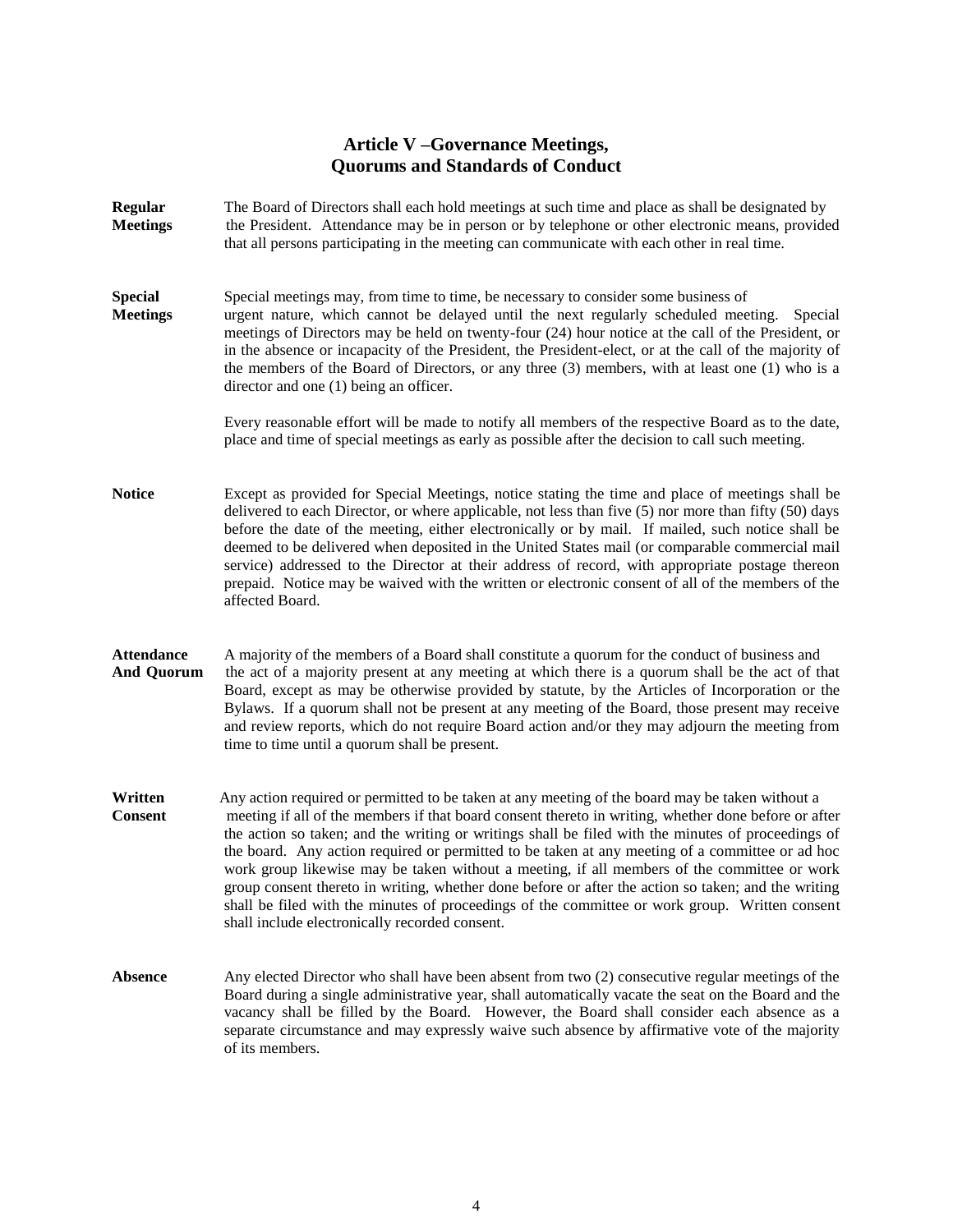| <b>Standards of</b> | No Director shall realize economic gain from an action of the Board of Directors in which that          |  |  |
|---------------------|---------------------------------------------------------------------------------------------------------|--|--|
| <b>Conduct</b>      | member participated. Whenever the Board of Directors is considering any action that would have          |  |  |
|                     | a direct bearing on the business or professional interests of a Director, or the firm or corporation of |  |  |
|                     | which the member is an office, employee, or owner, that Director shall be required to advise the        |  |  |
|                     | Board of Directors of the pertinent facts.                                                              |  |  |
|                     |                                                                                                         |  |  |

- **Vacancies** Vacancies on the Board of Directors shall be filled by appointment by the Board of Directors. Such appointed Director shall serve only until the next regularly scheduled election. A vacancy may occur by the resignation, death, incapacity or removal of an incumbent, or when there is no candidate for election to a position.
- **Contingency** If the President-Elect leaves office before the end of his/her two year term or chooses not to assume the office and duty of President, then the Board of Directors shall appoint someone to assume the President-Elect position and nominate a candidate for President to be elected at the next membership meeting.

#### **Article VI – Officers**

- **General** The officers of the New England Academy of Cosmetic Dentistry shall be the President, President-elect, Treasurer and the Secretary. The offices of Treasurer and Secretary may be combined at the discretion of the Board of Directors. The President-elect, Treasurer and Secretary shall be elected biannually at-large by a majority of the Members.
- **President** The President shall be the chief executive officer of the NEACD and shall preside at all Membership meetings. The President shall be an ex-officio member of all committees, action groups, task forces or other subdivisions created within the NEACD, except the Nominating Committee. The President may vote only to make or break a tie, except as a member of the Executive Committee. This provision shall not prohibit the President from voting, as a member, on matters presented to the membership for vote by ballot. The term of office is two (2) years.
- **President-elect** In the absence or inability or willful refusal to act as President, the President-elect shall perform the duties of President and when so acting, shall have all the powers of and be subject to all the restrictions upon the President. If the President leaves the office before the term expires, then the President-elect fills in the remaining term of office. Once that is complete, the President-elect is then allowed to serve his elected term of office. The President-elect shall perform such other duties as from time to time may be assigned by the President or the Board of Directors. The term of office is two (2) years where by the President-elect immediately ascends to the position of president for a two (2) year term.
- **Treasurer** The treasurer of the organization will be responsible for the collection, safekeeping and expenditure of all the organization's funds. An accurate financial record will be kept at all times and reported at each Board meeting. An audit will be completed every 6 years. The term of office is two (2) years.
- **Ascension** Upon completion of the term of office, the President-elect shall automatically serve the role of **of Officers** the President.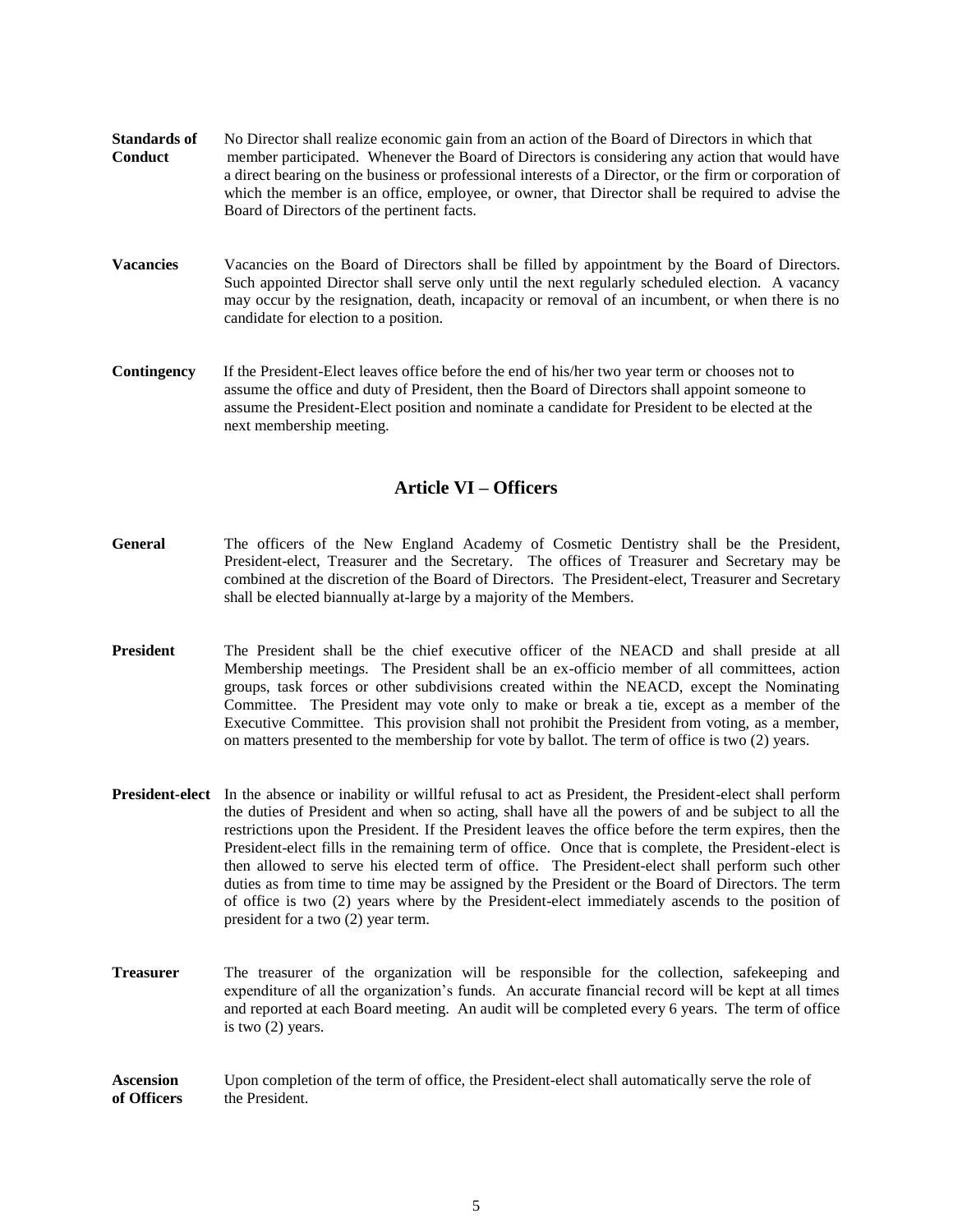**Secretary** The Secretary shall be responsible for supervising provision of notice of all meetings, maintaining corporate minutes, the organization's Bylaws and fulfilling those duties required by law. The Secretary is also responsible for the maintenance and accuracy of the organizations policy manual. The term of office is two (2) years.

#### **Article VII – Finances**

- **Accounts** The New England Academy of Cosmetic Dentistry may maintain such bank and investment accounts as the Board of Directors shall determine.
- **No Private** The Corporation shall not pay dividends or distribute any part of its income or profit to its **Benefit** members, directors, governors or officers. By resolution of the Board, reasonable reimbursement and expenses of attendance may be paid for attendance at each regular or special meeting of the Boards, or any committee or ad hoc work group of either Board. Reasonable reimbursement may be paid to members, directors, governors, officers or staff for services rendered.

## **Article VIII – Indemnification**

To the fullest extent permitted or required by the applicable sections of state law, each director, officer or employee of the corporation, including the heirs, executors and administrators of each director, officer or employee shall be indemnified by the corporation [which shall include advancement of funds], against all costs, expenses and amounts of liability therefore, including counsel fees, reasonably incurred by or imposed upon him or her;

- 1. In connection with or resulting from any action, suit, proceeding or claim to which he or she may be made a party, or in which he or she maybe or become involved by reason or his or her acts of omission or commission, or alleged acts of omission or commission, as such director, governor, officer or employee, or;
- 2. Subject to the provisions hereof; any settlement thereof; whether or not he or she continues to be such director, officer or employee at the time of incurring such costs, expenses or amounts and whether or not the action or omission to act on the part of such director, officer or employee which is the basis of such suit, action, proceeding or claim, occurred before or after the adoption of this Bylaw.

Provide, however, that such indemnification shall not apply with respect to any matter as to which such director, officer or employee shall be finally adjudged in such action, suit or proceeding to have been individually guilty of negligence or misconduct in the performance of his or her duty as such director, officer or employee.

Provided, however, that the indemnification herein provided shall, with respect to any settlement of any such suit, action, proceeding or claim, include reimbursement of any amounts paid and expenses reasonably incurred in settling any such suit, action, proceeding or claim, when, in the judgment of the Board of Directors of the Corporation, such settlement and reimbursement appear to be for the best interests of the Corporation.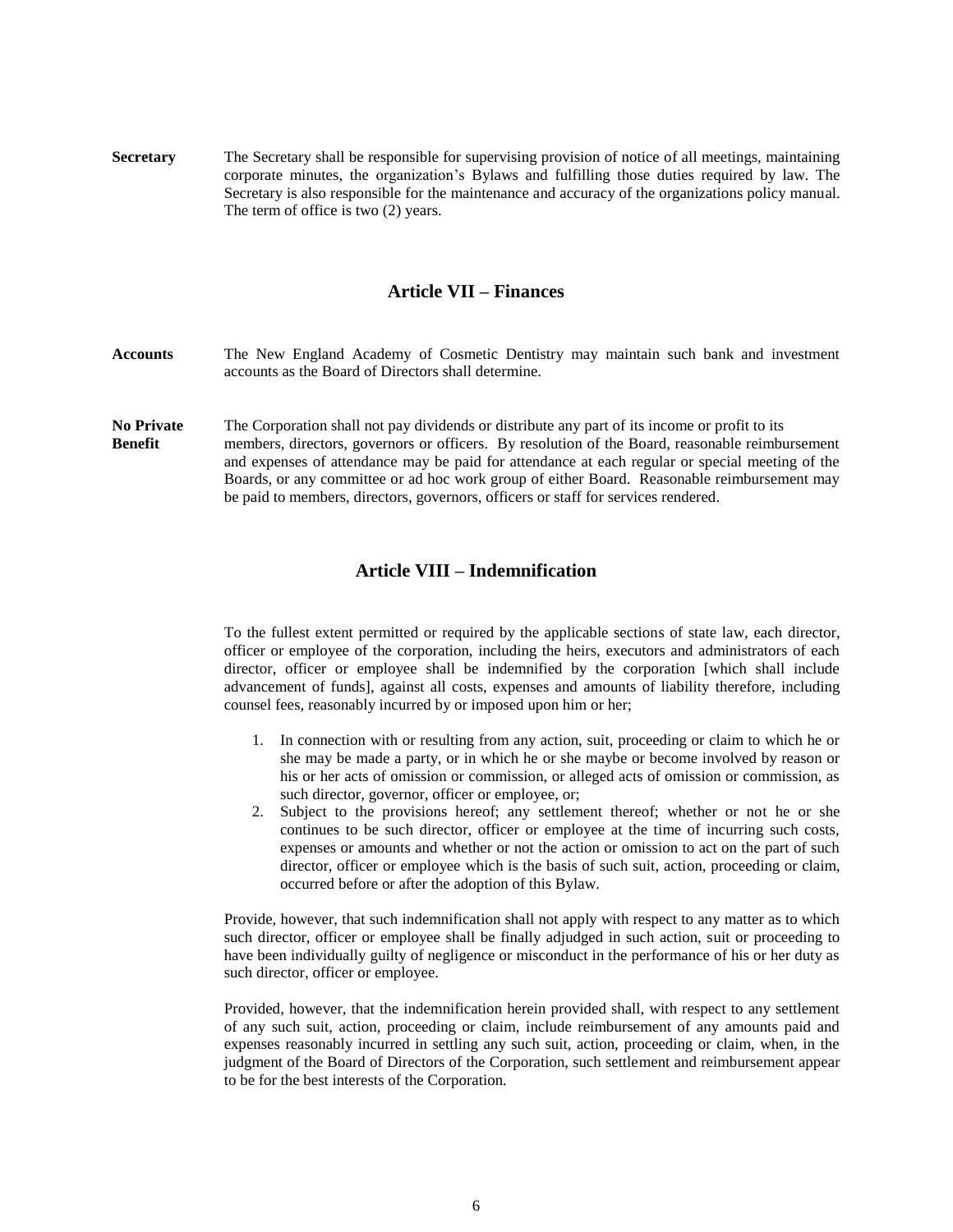The foregoing right of indemnification shall be in addition to and not exclusive of any and all other rights as to which any such director, officer or employee may be entitled under any insurance, agreement, resolution of the members or Board of Directors or otherwise.

## **Article IX – Parliamentary Authority**

The current edition of the Standard Code of Parliamentary Procedure (Sturgis) shall govern this organization in all parliamentary situations that are not provided for in the law, or in the Bylaws or adopted rules.

## **Article X – Amendments**

**General** These Bylaws may be amended by the affirmative vote of a majority of the legal votes cast on the issue at a regularly scheduled business meeting of the New England Academy of Cosmetic Dentistry, or special meeting called for that purpose, provided that the essence and intent of the proposed amendment shall have been provided to all members by written or electronic mail or by publication in the official publication of record of the NEACD, at least thirty (30) days prior to the date of voting on the proposed amendment.

> Amendments may be proposed by any member in good standing. Proposed amendments shall have support of five (5) members, as indicated by their signatures affixed the proposed amendment.

> Except as provided otherwise in these Bylaws, proposed amendments shall be submitted in writing to the New England Academy of Cosmetic Dentistry's central office.

> The Board of Directors shall schedule a vote on the proposed amendment by the members of the NEACD at the next business meeting of the NEACD.

### **Article XI – Dissolution**

The NEACD may be dissolved pursuant to the procedures prescribed by state law. In the event of dissolution, all funds and property of the NEACD shall be distributed to such other not-for-profit organizations, as the Board of Directors shall determine to have purposes and activities most nearly consistent with those of this organization.

**(continued next page)**